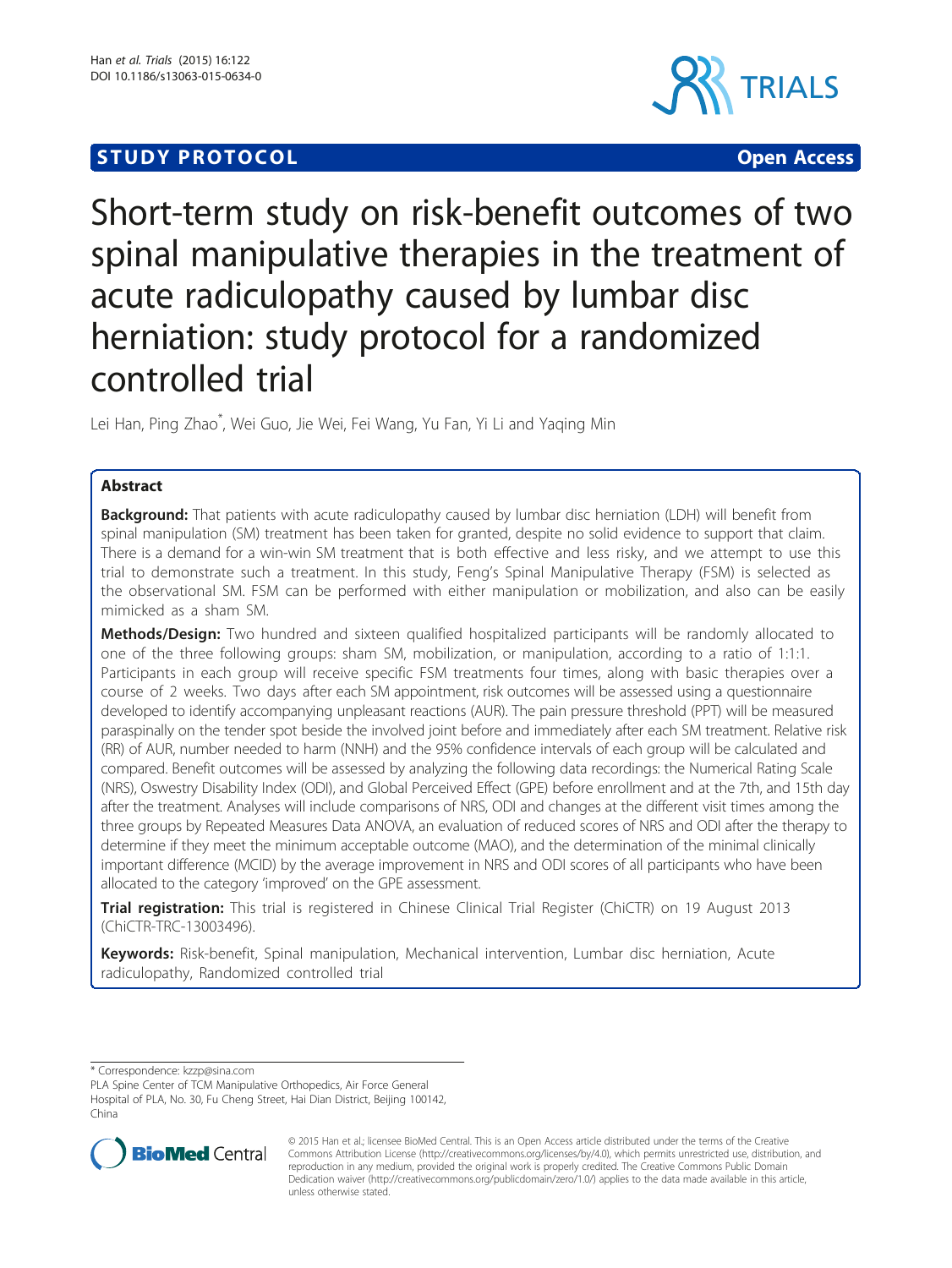# Background

Lumbar disc herniation (LDH) is one of most common diseases that produces low back pain and/or leg pain in adults, with an estimated annual incidence of 5 per 1,000 [[1,2](#page-7-0)]. LDH patients suffer with acute or chronic pain, and even disabling pain in daily life, especially in the acute phase. The well-known pathomechanics of LDH is socalled radiculopathy originated from a protruded nucleus pulposus (PNP) breaking through the annulus fibrosis of a lumbar disc and causing an immunological irritation of neighboring nerve root(s) [\[3,4](#page-7-0)]. The segmental or regional biomechanical disturbances will be apparent in the lumbar spine. In addition to the neurological deficit of the involved nerve root, the mechanical disorder of the affected joint, known as 'vertebral displacement' [\[5](#page-7-0)] or 'vertebral subluxation' [[6\]](#page-7-0) is generally recognized, from the view of manual therapists, as another key point in the pathomechanics of LDH, which is deemed as a defensive reaction for joint protection that is induced by nerve root irritation caused by the PNP. Spinal manipulation (SM), therefore, could be reasonably applied to release the joint fixation of the involved segment [\[7](#page-7-0)] and to restore the flexibility of lumbar spine [\[8](#page-8-0)] in order to improve the biomechanical environment of the affected nerve roots, which is popularly recognized as the clinical reason for applying SM on LDH patients. On the other hand, it always has been challenging to apply this ancient skill of SM in a both safe and effective way on an LDH patient with acute radiculopathy because of the risk of producing harmful injury on the involved joints or/and disc. A recent systematic review concluded that SM is otherwise an alternative or complementary medical method, though with limited curative effect, and only better than a placebo if there is no severe adverse effect in its performance [[9](#page-8-0)]. Another review indicated that some serious accidents occasionally happen during the performance of SM [\[10\]](#page-8-0). Despite a lack of consensus concerning its safety and effectiveness, SM is still broadly applied to LDH patients. Numerous doctors have achieved successful clinical experiences in SM practice for LDH patients and attempt to apply a sort of SM that will be win-win in that it is both effective and less risky. Many clinical reports [[11-15\]](#page-8-0) show that patients will benefit only if neither excessive nor insufficient stress is placed on involved joints in SM performance. The former will often cause harmful injury, and the later will be not powerful enough to reach the point of releasing joint fixation. In other words, an effective SM will load appropriate stress on the involved joints and produce non-noxious stimuli, while the harmful SM will overload torsion stress and produce noxious stimuli on the involved joints [\[16-18](#page-8-0)]. Based on an experiment, Cavanaugh JM [\[19](#page-8-0)] explained that if the tension of the joint capsule caused by the torsion force of the SM is increased to  $44.2 \pm 16.7\%$  of the breaking threshold, the majority (83%) of non-nociceptors will

exhibit saturation response, while with a tension increase of 47.2 ± 9.6% of the threshold, the nociceptors will result in a harmful sensation. It is of great clinical significance, therefore, to use an 'appropriate mechanical intervention' to achieve a balance between releasing the tension of the joint and reducing the risk of harmful injury during the SM performance.

The mechanics of current popular SM is believed to passively enforce a coupled motion and unlock a fixated joint in order to restore the range of motion (ROM) at the involved segment by torsion force. The motion can be regulated and directed by the therapist. The stress on the joint can be rapidly or slowly loaded according to different type of SM. The SM with the stress that is rapidly loaded is called 'manipulation' or 'thrusting adjustment' with a typical feature of high- velocity and low- amplitude (HVLA), while the SM with the stress that is slowly loaded is called 'mobilization' with a typical feature of low- velocity and variable- amplitude (LVVA). Hence, SM can be divided roughly into these two broad categories: 'manipulation' and 'mobilization'. These two types of SM are believed to be the most popular SM nowadays [[20,21\]](#page-8-0). It is understandable that these two types of SM have different kinematic and mechanical features of stress loading on involved joints during their performances. The type that is the 'appropriate mechanical intervention' has not yet been proven, although the clinical significance of both is widely recognized. There has been high demand for an objective evaluation on the risk-benefit outcomes of these two types of SM.

#### Aims

The aims of this study are as follows:

- 1. To evaluate the short-term outcomes of risk-benefit from two types of SM, known as 'manipulation' and 'mobilization' in comparison to a sham SM for the treatment of LDH patients with acute radiculopathy.
- 2. To understand the best 'appropriate mechanical intervention' of two types of SM in treating LDH patients with acute radiculopathy.

# Methods/Design

#### Study design

This is a prospective, randomized, parallel, placebocontrolled study of the short-term risk-benefit outcomes of two types of SM in a treatment of LDH patients with acute radiculopathy. A placebo group of patients treated by sham SM is specially designed along with the two study groups andwill present the natural progression of an LDH patient under baseline treatment with conventional treatments. After signing the informed consent, the patients enrolled in the study will undergo a 2-weeks course of treatment.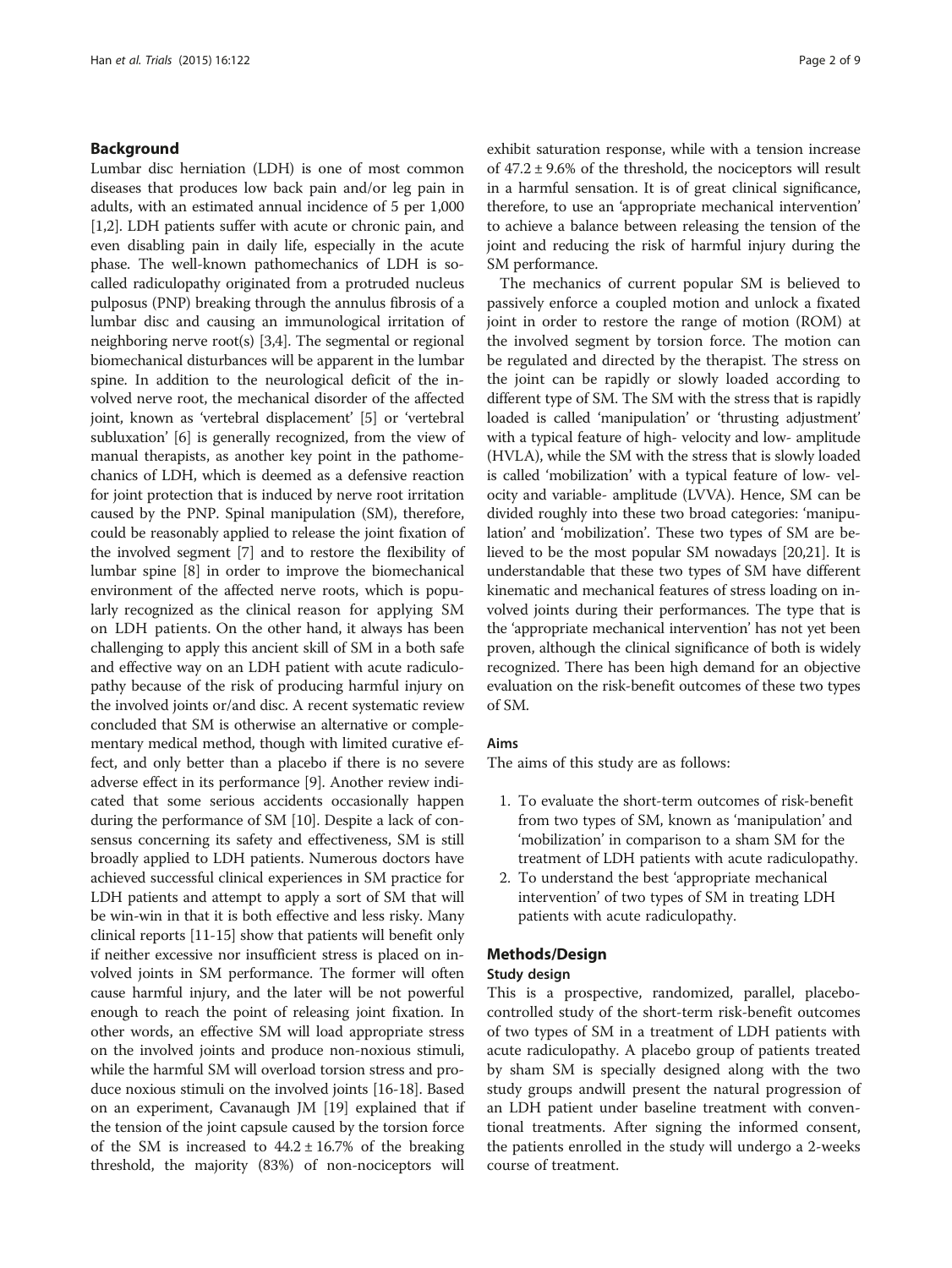#### **Participants**

The participants, aged 24 to 45 years, will be consecutively selected from the hospitalized LDH patients in the PLA Spine Center of Manipulative Orthopedics at PLA Air Force General Hospital in Beijing. All qualified candidates must meet the diagnostic criteria of LDH [[22](#page-8-0)] for inclusion, and those who are not suitable for the study will be excluded (see Table 1). The participants will be guided by nurses to fill out demographic data forms after enrollment, thereby providing information on age, sex, height, weight, waistline, etcetera, and to sign the agreement. One doctor appointed by the research team, who is blinded to the grouping, will undertake physical examinations on all participants and record data from his findings. In addition to quantifying and recording the results of his physical exam, he will assess and record the participant according to the Numerical Rating Scale (NRS) and the Oswestry Disability Index (ODI). In addition, the participants will also respond to the Minimum Acceptable Outcome Questionnaire (MAO), including the minimum expectations for NRS and ODI after treatment.

Random allocationA total of 216 cases of qualified participants will be enrolled in the study. A doctor from the research team is designated to randomly allocate participants to the groups. According to a ratio of 1:1:1, the doctor will assign the participants to one of the three following groups: group 1 for placebo (sham SM), group 2 for SM with mobilization, or group 3 for SM with manipulation. The assignment to groups is based on the random number sequence generated by SPSS 19.0 statistical software. The group information will be written on a card and sealed in an envelope. The determination of

| Table 1 Inclusion and exclusion criteria |  |
|------------------------------------------|--|
|------------------------------------------|--|

grouping will not be disclosed until the envelope is opened by the designated doctor when he encounters a qualified participant.

Due to ethical reasons, if patients in any groups have not realized their expected result from the treatment at the end of two weeks observation, they may ask their doctors to modify the treatments based on their own choices. Any participant who discontinues treatment during the study period also may be followed up so that the reason for discontinuation can be recorded.

#### Intervention

All participants in the three groups will be given basic intervention in addition to thespecial interventions of SM that will be applied to the different treatment groups. The basic intervention will start from the first day after enrollment in the study. The SM intervention will be applied four times: on the  $1<sup>st</sup>$ ,  $4<sup>th</sup>$ ,  $8<sup>th</sup>$  and  $11<sup>th</sup>$  days after enrollment.

#### Basic therapies

Due to ethical reasons, some basic conventional treatments have to be applied for all participants in the three groups (see Table [2\)](#page-3-0).

#### Spinal manipulation

In this study, Feng's Spinal Manipulative Therapy (FSM) [[23\]](#page-8-0) is selected as the observational SM to be studied, which is a very popular Chinese SM and created by Dr. Tian-you Feng in the 1970s. The FSM technique is performed while the patient is in a sitting position, and the involved segment is precisely pressed by a gentle but

| Inclusion criteria                                                                                                                                                         | <b>Exclusion criteria</b>                                                                                                                |
|----------------------------------------------------------------------------------------------------------------------------------------------------------------------------|------------------------------------------------------------------------------------------------------------------------------------------|
| • Low back pain, lower limb pain is radiatingly distributed and correlates<br>with the involved PNP as proven by MRI                                                       | • Congenital abnormalities, such as lumbosacral vertebrae crack,<br>spondylolysis and transitional vertebrae, etcetera                   |
| • Two of four possible signs of neurological disorders: muscle atrophy,<br>weakness, paresthesia and change in reflection that appeared in the<br>nerve distribution areas | • Injury, such as fracture                                                                                                               |
|                                                                                                                                                                            | • Inflammatory and metabolic diseases, such as tuberculosis, ankylosing<br>spondylitis, or osteoporosis                                  |
| • Either straight leg raising test or femoral nerve traction test is positive                                                                                              | • Degenerative diseases, such as degenerative lumbar spondylolisthesis,                                                                  |
| • EMG or NCV shows nerve root injury correlated with involved segment                                                                                                      | degenerative lumbar instability, lumbar degenerative scoliosis and<br>lumbar spinal stenosis, etcetera                                   |
| • MRI image reveals a PNP of a single lumbar segment in accordance with<br>the nerve root irritation signs detected by the examiner                                        | • Vascular and visceral reflex low back pain, such as digestive system<br>diseases, gynecological diseases, or abdominal aortic aneurysm |
| • Tenderness, swelling and thickness of supraspinous ligament could be<br>palpated on the involved segment. Regional and/or radiating                                      | • Spinal tumors from inside and outside spinal canal, such as large<br>spinal arachnoid cysts, or diabetic peripheral neuropathy         |
| tenderness could be irritated by paraspinal palpation                                                                                                                      | • Patients receiving oral medication, physical therapy and other modality                                                                |
| • Participants suffered with acute pain no more than 6 weeks                                                                                                               | • Patients with foot-drop caused by peroneal nerve paralysis                                                                             |
| . NRS score is more than or equal to 6 and ODI score is more than or equal to 40                                                                                           | . Patients with saddle anesthesia or defecation dysfunction caused by CES                                                                |
| • Participants must have no prior experience of being treated by FSM (see below)                                                                                           | • Patients with depression, anxiety and other mental disorders                                                                           |
| • Participants must sign the informed consent                                                                                                                              | • Patients with open lumbar surgeries                                                                                                    |

CES, cauda equina syndrome; EMG, electromyogram; FSM, Feng's Spinal Manipulative Therapy; MRI, magnetic resonance imaging; NCV, nerve conduction velocity; NRS, numerical rating scale; ODI, Oswestry Disability Index; PNP, protruded nucleus pulposus.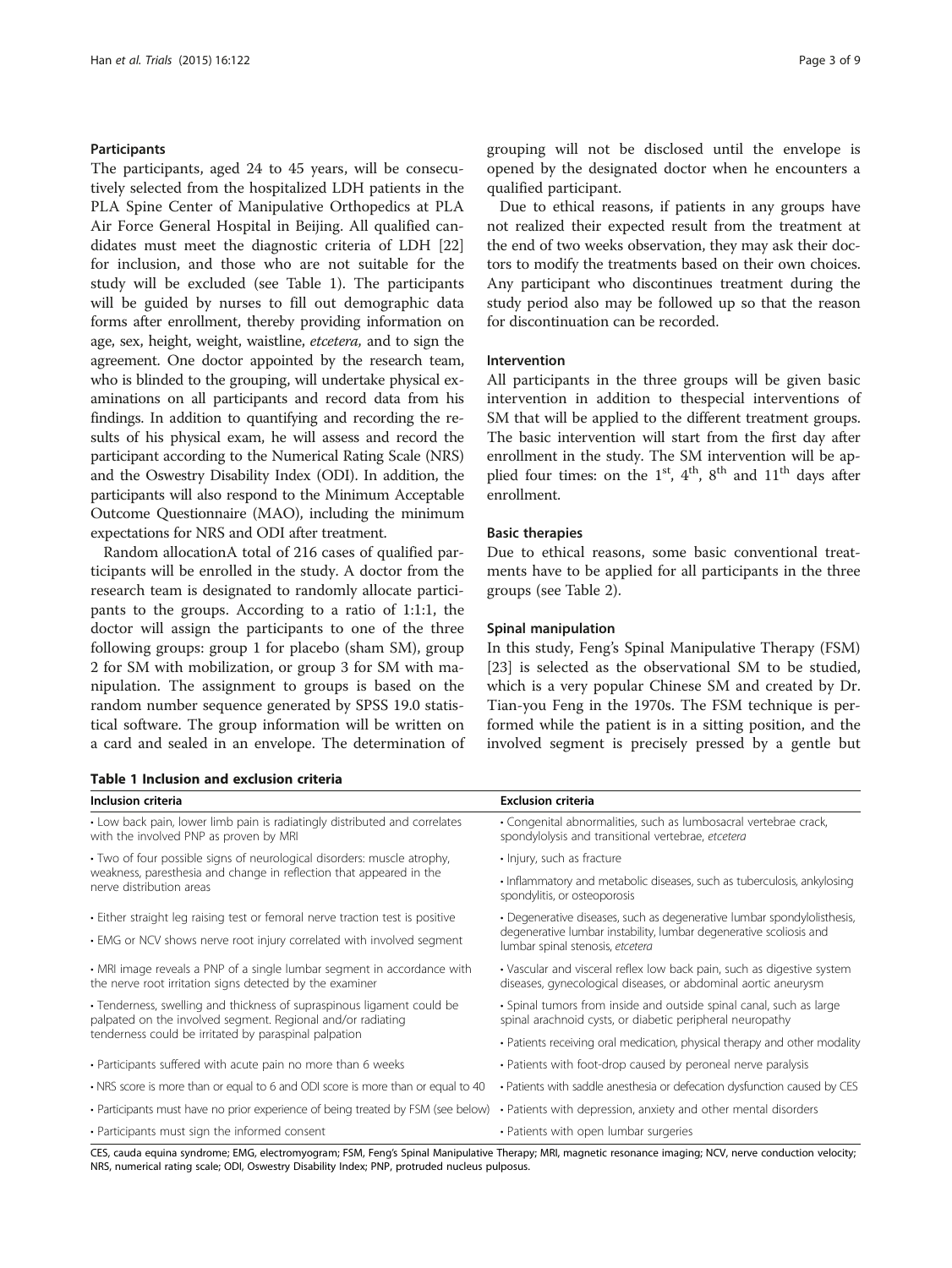<span id="page-3-0"></span>

| <b>Basic therapies</b> | Direction for use                                                                                                                                                                                                        |
|------------------------|--------------------------------------------------------------------------------------------------------------------------------------------------------------------------------------------------------------------------|
| Bed rest               | Stay in bed for 18 to 20 hours per day including sleeping time.                                                                                                                                                          |
| Dehydration            | 20% Mannitol injection, 250 ml, VD within 30 min, once a day for the first 5 days.                                                                                                                                       |
| <b>NSAID</b>           | After each SM therapy, the patient will be given 500 mg Paracetamol orally for 2 days (b.i.d.)<br>in order to reduce the adverse regional irritation caused by SM.                                                       |
| Regional fomentation   | Low back fomentation is applied with a hot pack of Chinese herbs* for 20 minutes, twice per<br>day during the observation period.                                                                                        |
| Walking exercise       | Patient could take a walking exercise with the assistance of a wheeled walker aid if no serious pain has<br>been induced. The walking time should be limited to less than 20 minutes each time and to three times a day. |

NSAID, nonsteroidal anti-inflammatory drug; SM, spinal manipulation.

\*The hot pack is filled with more than ten types of Chinese herbs and is produced by the hospital. It has been successfully applied for LDH patients in the hospital for more than 40 years.

stabilized torsion force. Based on FSM treatment, Dr. Feng created 'the PLA Spine Center of Manipulative Orthopedics' in the 1980s, and now the center is very famous for Spinal Manipulative Therapy and attracts thousands of patients from throughout China and abroad, which gave us the opportunity to design this trial.. The lumbar concept of the FSM technique is basically similar to any type of traditional spinal manipulation with a focus on loading a torsion force at the involved joints, except more gently and delicately, usually without the signature cracking sound. Only two rotation movements to each side and within the range of motion (ROM) of the lumbar spine were applied during a single treatment (see Figure 1).

The torsion stress can be quickly loaded on the involved joint during the rotation, such as in HVLA manipulation, with the help of doctor's thumb steadily and firmly pushed against the spinous process of the involved segment until the end of the ROM or until pain is induced during the process. Torsion stress can also be slowly loaded in FSM performance following the principle of mobilization in SM. The former is applied in one group for spinal manipulation (SMA), and the latter is applied in another group for spinal mobilization (SMO). Both SMA and SMO are clinically and effectively applied in subjects who are hospitalized for acute radiculopathy caused by LDH.

The FSM can be easily mimicked by the sham SM (SSM) and applied to the patients in the placebo-control group without their consciousness if they have no experience of FSM treatment before. It is especially difficult to distinguish between SMO and SSM. The only difference between them is the regional stress at the involved segment given by doctor's thumb push during the rotation, which plays a key role in directing the torsion force on the involved segment. On the other hand, there is no signature thrusting approach with a cracking sound of the joints to demonstrate completeness in SMO, which will be an easy disguise for SSM intervention. The patients in the SSM group, therefore, will be blind to whether they have received SMO or SSM treatment when they are hospitalized together. The different specific procedures of the FSM performance in three groups for SSM, SMO, and SMA are shown in Table [3.](#page-4-0)

# Withdrawing from the study

Although FSM has proven to be one of the most effective SMs and with less adverse effects [[24](#page-8-0)], it will, nevertheless, produce an occasional adverse effect, as with any SM. These adverse events will be classified according to the following:

1) Severe adverse event. Though rare, these situations are believed to be emergency situations, for example,

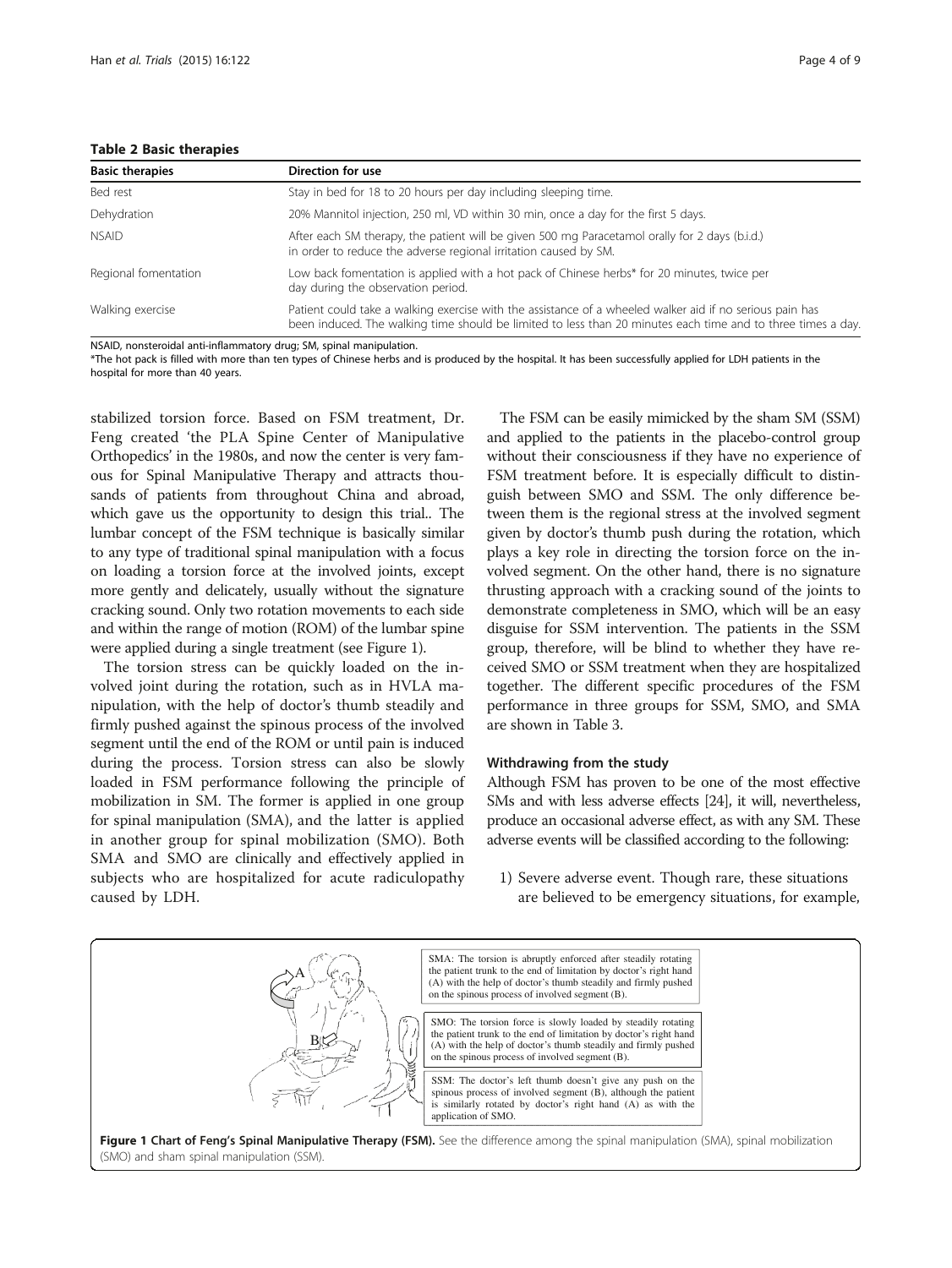| No further torsion stress loaded on the involved joint after trunk rotation is ended at the limit of ROM, although the                                                                                                                                                                                                                                                                                             |
|--------------------------------------------------------------------------------------------------------------------------------------------------------------------------------------------------------------------------------------------------------------------------------------------------------------------------------------------------------------------------------------------------------------------|
| doctor's thumb is gently located on the lower part of the lumbar spine.                                                                                                                                                                                                                                                                                                                                            |
| After trunk rotation reaches the end of the ROM of the lumbar spine, more torsion stress is gently and slowly loaded<br>on the patient's shoulder and the involved joint during the rotation within 3 seconds with the feature of LWA with<br>the help of the doctor's thumb steadily and firmly pressed against the spinous process of the involved segment<br>accompanied by no cracking sound most of the time. |
| After trunk rotation reaches the end of the ROM of the lumbar spine, more torsion stress is forcefully and quickly loaded on the<br>patient shoulder and the involved joint within 0.5 seconds with the feature of HVLA with the help of the doctor's thumb swiftly<br>and firmly pressed against the spinous process of the involved segment accompanied by cracking sound some of the time.                      |
|                                                                                                                                                                                                                                                                                                                                                                                                                    |

<span id="page-4-0"></span>Table 3 Different specific procedures of Feng's Spinal Manipulative Therapy (FSM) performance in three groups

FSM, Feng's Spinal Manipulative Therapy; HVLA, high velocity and low amplitude; LVVA, low velocity and variable amplitude; ROM, range of motion; SMA, spinal manipulation; SMO, spinal mobilization; SSM, sham spinal manipulation.

the radicular pain intensity is rated above 8/10 on an 11-point NRS, ankle-foot sensorimotor function is suddenly absent, or defecation dysfunction and saddle anesthesia occur, all of which have been defined as a serious adverse event. If a participant reports a severe adverse event to their therapist or to the research staff, they will be withdrawn from the study and referred to their principal investigator for further emergency treatment depending on the nature of the event.

2) Moderate adverse event. If the participants feel their original pain increased regionally or/and radically after the SM intervention, with its intensity rated below 8/10 on an 11-point NRS, 500 mg of Paracetamol will be given orally b.i.d., increasing to t.i.d. for two days in order to reduce the adverse irritation. The dose will be recorded and included in the final analysis.

# Ethical approval

All participants will provide voluntary written informed consent with a full understanding of what study participation entails and the potential risks. Ethics approval has been obtained from Chinese Ethics Committee of Registering Clinical Trials (Reference number: ChiECRCT-2013016).

# Risk-benefit outcomes

The latest OUCH study [[25\]](#page-8-0) concluded that a substantial proportion of adverse events after chiropractic treatment may result in nonspecific effects. In this study, the purpose of a comprehensive analysis of different manipulations is aimed at the risk-benefit outcomes involved in each manipulative treatment, not a comparison between them in terms of efficacy and safety.

# Risk outcomes

Accompanying Unpleasant Reactions (AUR): The AUR questionnaire is based on clinical reports from Bruce F. Walker [\[25\]](#page-8-0), E Ernst [[10\]](#page-8-0), and Drew Oliphant [\[26\]](#page-8-0), with some reference to the authors' clinical experience, and some other related references [[27,28](#page-8-0)]. The AUR questionnaire

[see Additional file [1](#page-7-0)] is mainly composed of two parts, including the anticipated part (AAUR) and unanticipated part (UAUR), which will be completed two days after each SM treatment and returned in a reply envelope. The AAUR consists of increased pain regionally and/or radiatingly, increased numbness or weakness in the leg and/or foot, paraspinal muscle stiffness and other items. Each item is graded for three aspects including start-end time (sustained response), degree of severity (graded according to three levels as mild, moderate or severe), and disturbance in daily life activities (sitting, lying, standing, walking, etcetera); meanwhile, the UAUR consists of saddle anesthesia, or defecation dysfunction caused by Cauda Equina Syndrome (CES), severely radicular pain, or by the sudden absence of ankle-foot sensorimotor function, caused by the herniated nucleus pulposus increasing or rupturing.

Pain Pressure Threshold (PPT): The PPT is measured by a PPT detector (FlexiForce's Economical Load & Force System, ELF) paraspinally on the tender spot beside the involved joint before and immediately after each SM treatment (assessed a total of eight times). The head of the ELF detector is pressed on the spot with a sustained increasing stress at a speed of 0.5 kg/cm  $2$ /s until the patient feels pain, which is recorded as the starting PPT. Furthermore, the pressure continues to increase until an unbearable dodge response is evoked in the patient, which is recorded as the peak PPT.

# Benefit outcomes

All participants must be examined and checked using the indexes once they are hospitalized (Visit 1) and then rechecked at the  $7<sup>th</sup>$  (Visit 2) and  $15<sup>th</sup>$  (Visit 3) day after the treatment.

Numerical Rating Scale (NRS): The NRS contains an 11-point scale varying from 0 (no pain) to 10 (worst pain imaginable) [[29](#page-8-0)]. It is a valid, reliable and responsive measure of pain intensity [\[30,31](#page-8-0)].

Oswestry Disability Index (ODI): The ODI assesses the impacts of low back pain or leg pain on the physical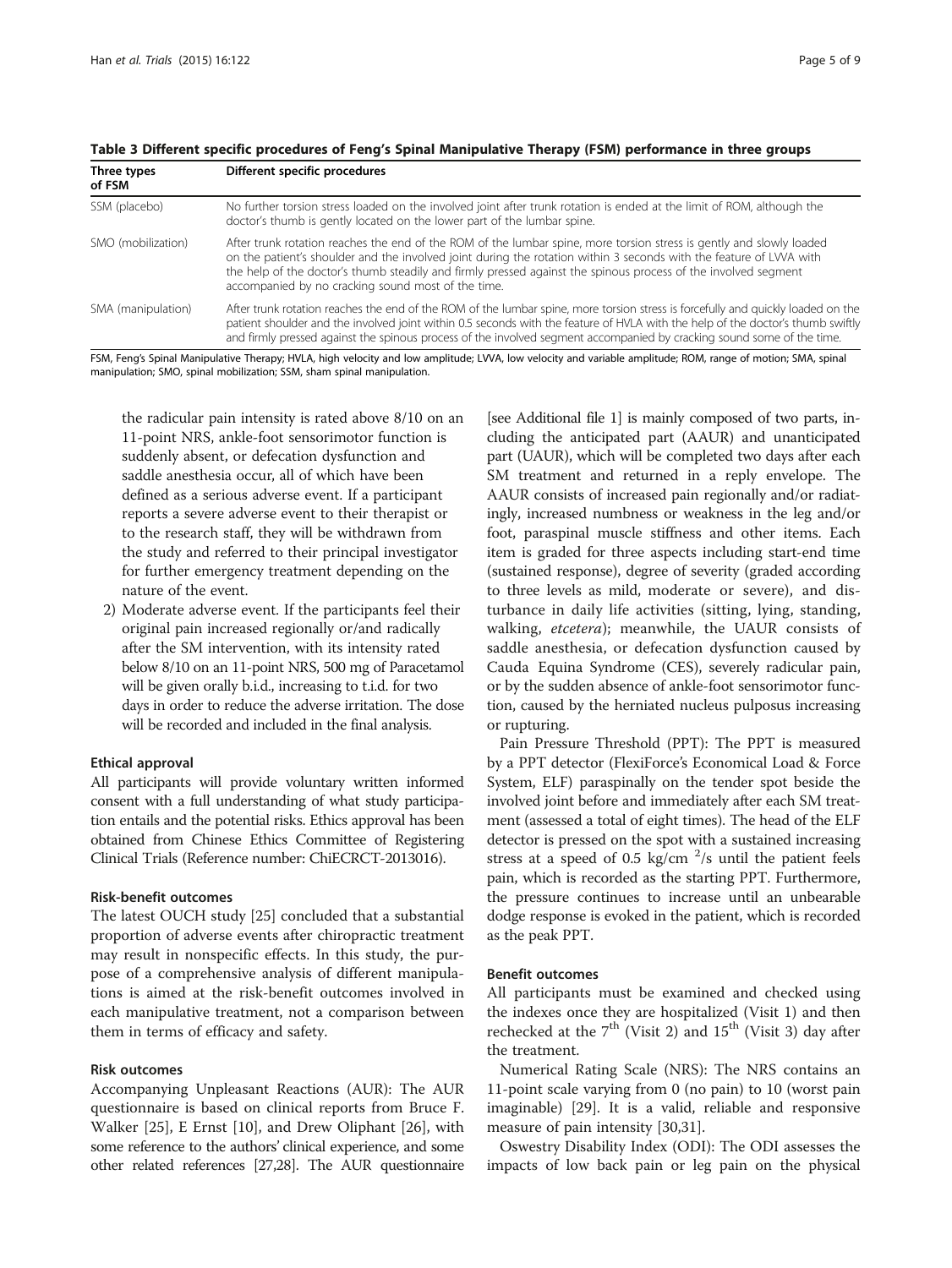function and activities of daily living [\[32\]](#page-8-0). It has been shown to have high levels of reliability, validity and responsiveness in patients with low back pain [[33](#page-8-0),[34](#page-8-0)].

Global Perceived Effect (GPE): The GPE contains a 6 point scale varying from 1 (completely recovered) to 6 (much worse) [\[35\]](#page-8-0). It can be clustered in three main categories: 'improved', 'unchanged', and 'deteriorated' based on previous studies [\[36,37\]](#page-8-0). The category 'improved' included patients who scored '1' or '2' on the GPE. Patients who scored '3', '4', or '5' were categorized as 'unchanged'. The category 'deteriorated' included patients who scored '6' on the GPE.

# Statistical analysis

The statistical analysis is designed by a specialist from the Institute of Basic Clinical Research, China Academy of Chinese Medical Science. Data will be analyzed by statistic software (SPSS Version 19.0) in this study.

#### Risk analysis

The AUR frequency and severity of each group will be calculated. The Relative Risk (RR) [[38](#page-8-0)] of AUR and the 95% confidence intervals of each group will be calculated and compared. The Number Needed to Harm (NNH) [[39](#page-8-0)] will be calculated with 95% confidence intervals to identify the number of individuals needed to be exposed to an SM treatment over a specific period to cause harm in one patient that would not otherwise have been harmed.

Furthermore, correlations between the PPT changes and the AUR will be analyzed by linear regression to explore the relationship between them. The relevance might be helpful in predicting AUR during the treatment. The primary safety analysis will be based on the Safety Set (SS), which was defined as the data from the subjects who were randomized into groups and received at least one treatment, and had at least one safety assessment after treatment.

#### Benefit analysis

First, the NRS, ODI and changes at different visit times (Visit 1, 2 and 3) among the three groups will be analyzed and compared by Repeated Measures Data ANOVA.

Second, the reduced scores of NRS and ODI after the therapy will be evaluated to find out if they meet the minimum acceptable outcome (MAO) [\[40](#page-8-0)] based on the data collected at the first sample visit (Visit 1). The matching cases will be calculated, and the differences between the groups will also be compared by Chi-square test.

Third, the improved scores of NRS and ODI at the terminal visit (Visit 3) compared with that of first visit (Visit 1) will be evaluated. The Minimal Clinically Important Difference (MCID) [[41\]](#page-8-0) will be determined by the average improvement in the scores of all participants who are allocated as the category 'improved' on the GPE assessment.

The data analyzed for benefit outcome are based on a Full Analysis Set (FAS), which is defined as the data collected in the first visit (Visit 1) from all randomized subjects and at least one post-treatment assessment (Visit 2 or 3). In addition, Intention ToTreat Analysis (ITT) will be performed.

# Blinding

As we all fully understand, it will not be possible to blind the therapists, as this is an RCT design for a clinical study on manual therapy. Therefore, we must apply a third party assessment with regard to objective evaluation. The statistician and data collecting doctors will be blinded to the grouping of the samples. Although the patients are suppose to be blinded to their treatment and grouping, we still will verify that they remain blinded by assessing them with a Bang Index (BI) questionnaire just after the observation. The Bang Index (BI) [\[42\]](#page-8-0) will help us to determine if a significant proportion of the participants guessed that they were in a different treatment group. A BI value of  $<-0.2$  indicates that a significant proportion guessed wrongly, a BI between 0.2 and −0.2 indicates that participants guessed randomly, and a BI >0.2 indicates that the study is unblinded.

#### Sample size

A pilot randomized trial already has been conducted with ten participants in each group. At the end of 2-weeks treatment, the NRS differences (standard deviation, S.D.) in the SMA and SMO groups were 1.5 (2.5) and 1.8 (2.8) respectively, compared to the SSM group. Based upon the selected former group data, a power analysis (power = 90%, alpha = 0.05) indicated that 180 participants (60 per group) would be needed to complete an adequately powered randomized controlled trial. Considering a 20% dropout rate, a reasonable sample size will be 216 cases with at least 72 cases in each group.

#### Study flow

A flow chart of the study is seen in Figure [2](#page-6-0).

#### **Discussion**

The key factor affecting the quality of this clinical trial is the quality control of the manipulative intervention given by the manipulative specialist. It is understandable that the operational difference might be produced by different therapists, though they may perform a same technique of SM. It will be avoided to some extent in this study by the following:

1. Only three senior doctors in the center will be appointed to perform the SM in the study. The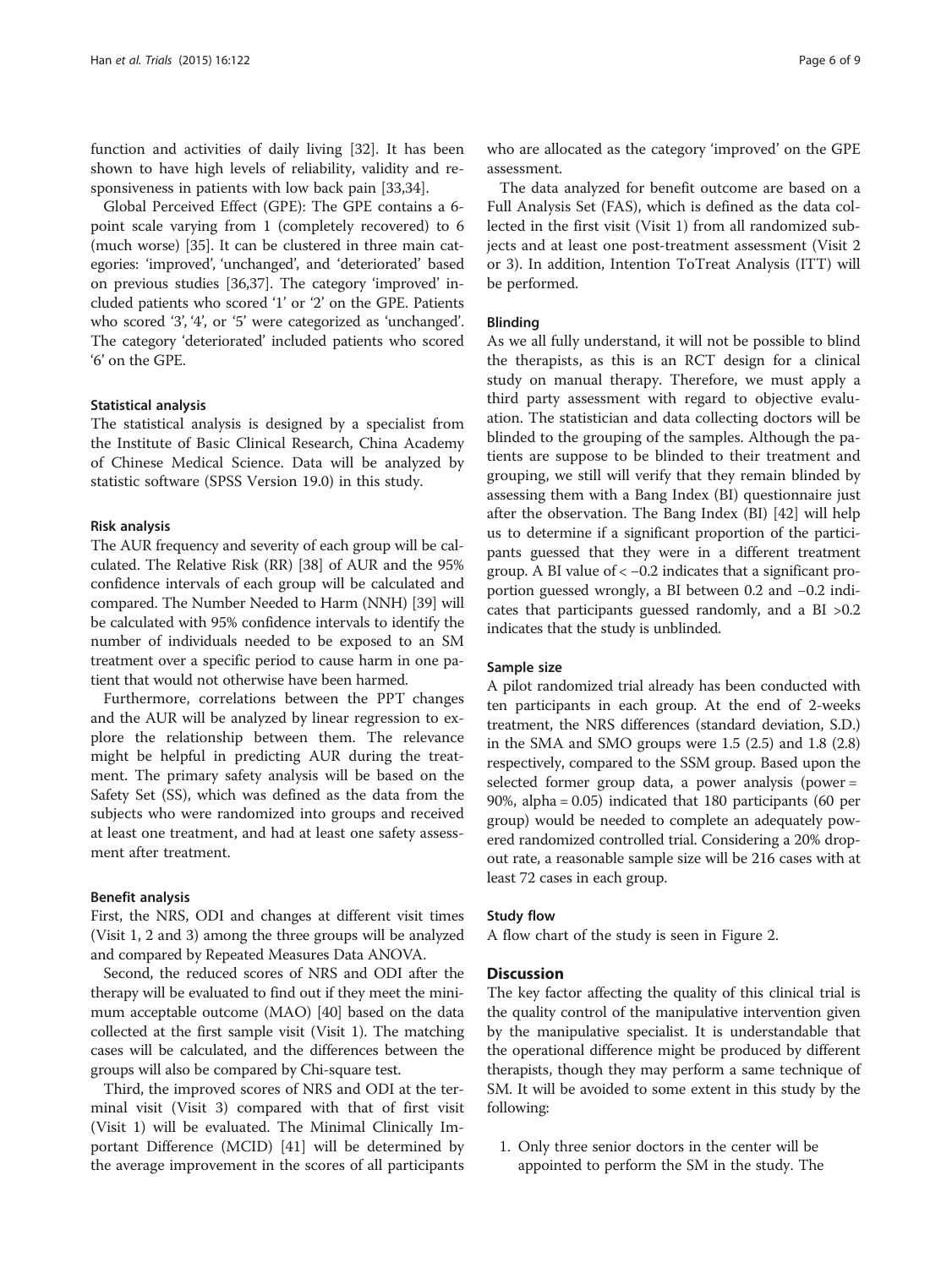<span id="page-6-0"></span>

doctors need to be very experienced in the SM performed. Even so, they will not perform the treatment until they have been trained for the different specific requirements of SM in the different study groups.

- 2. Before the study, a quantitative stress-testing tool called 'ELF' will be applied in the training program for producing a standardized rotating stress on the involved segment during the SM process in different groups.
- 3. The same participant will be treated by the same physician during the period of treatment, because

changes of physician will give him or her negative psychological feelings. Through the above measures, homogeneity of SM could be achieved, and it was ensured that SM is carried out according to different specific operating procedures for the enrolled participants.

It always has been difficult to set up a placebo control in a comparative clinical study for manual therapy. SSM as a placebo control would not be blinded to the subjects and might give him a negative psychological influence. In this study, FSM is selected as the intervention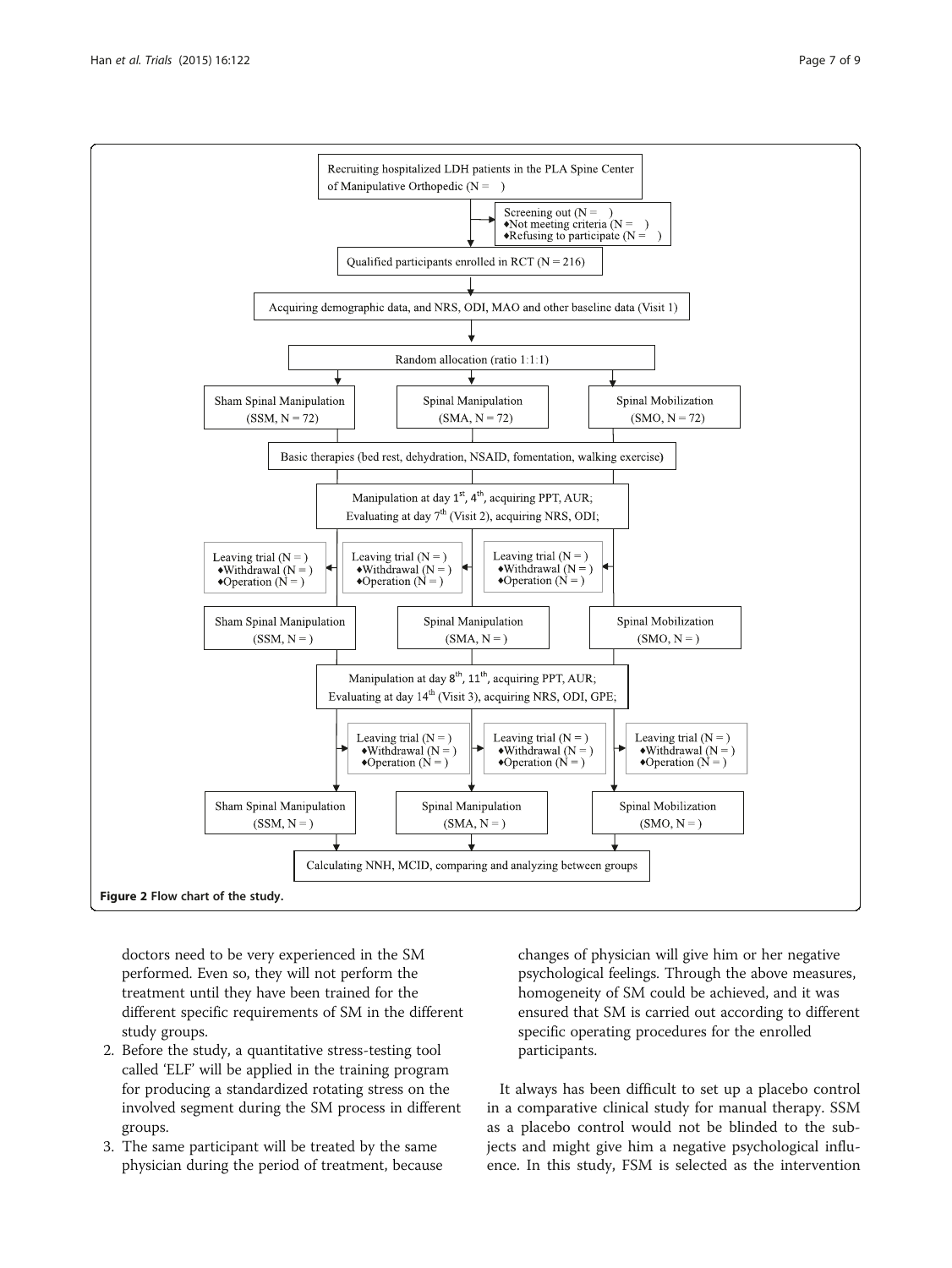<span id="page-7-0"></span>of SM, which is easily mimicked as SSM and can be applied to the participants in the placebo-control group without their recognition if they have no prior experience of FSM treatment. The only difference between SMO and SSM is the regional stress at the involved segment given by doctor's thumb push during the rotation, which plays a key role in directing the torsion force on the involved segment. On the other hand, there is no signature thrusting approach with cracking sound of the joints to demonstrate completeness in either the SMO or the SSM treatment. The patients in either SSM or SMO groups, therefore,will be blinded to whether they had received SM treatment or not. SMA treatment certainly will be taken for granted since it is similar to the subjects' expectation of SM therapy. It is, therefore, extremely important to emphasize in this study that the subjects selected have no prior experience of FSM treatment.

Subject compliance is another problem difficult to resolve in this kind of clinical observation when different types of SM therapies are employed in the same environment. In order to solve the problem in this study, FSM was selected as the observational SM to be studied. The FSM is very effective, has been popular in mainland China for more than 40 years and is officially recognized by China's health care administration, which is significantly helpful in improving patient compliance in the study. Both SMO and SMA are generally applied in the center where the subjects are hospitalized. The SSM mimics the SMO and is, therefore, easily disguised to the participants. This will make the participants believe that they are treated with one of the best cares of manual therapy during the observational period.

If a subject in the SSM group becomes aware, by accident, that his/her treatment is a sham SM, his compliance to the study possibly will be affected. The participant will be immediately advised to accept FSM treatment along with the others in the center and will be listed as a dropout sample. If the participants in any observational SM group are unsatisfied with the SM treatment received, he/ she will also be ruled out from the study in order not to affect results of the study by emotional resistance. It is well known that some patients may suffer from a shortterm adverse effect of increasing pain after the SM treatment, which likely will be comprehensively accepted by the participants when informed in advance. Those who have strong resistance to the adverse effect by SM will be ruled out from the study. During the observation, if the subject cannot receive an SM treatment in time due to special reasons, a postponed SM treatment is allowed, but the delay can be no more than 2 days. Because there is a possibility that the subject may violate the treatment protocol by taking other prohibited interventions, such as additional nonsteroidal anti-inflammatory drugs, a cleansing period of this additional medication or treatment, therefore, should be added, but no more than 3 days. Any accidental interference over the patient compliance should be recorded in detail and the corresponding evaluation will be processed at the final analysis.

# Trial status

The first participant was allocated on 30 January 2014, and the final participant is anticipated to be allocated in July 2015.

# Additional file

[Additional file 1:](http://www.trialsjournal.com/content/supplementary/s13063-015-0634-0-s1.pdf) Accompanying Unpleasant Reactions (AUR) **Questionnaire.** Survey instrument developed for this study to gather information about unpleasant reactions accompanying with spinal manipulation treatment.

#### Abbreviations

AUR: accompanying unpleasant reactions; FSM: Feng's Spinal Manipulative Therapy; GPE: global perceived effect; HVLA: high velocity and low amplitude; LDH: lumbar disc herniation; LVVA: low velocity and variable amplitude; MAO: minimum acceptable outcome; MCID: minimal clinically important difference; NRS: numerical rating scale; ODI: Oswestry Disability Index; PNP: protruded nucleus pulposus; PPT: pain pressure threshold; RR: relative risk; NNH: number needed to harm; SMA: spinal manipulation; SMO: spinal mobilization; SSM: sham spinal manipulation.

#### Competing interests

The authors declare that they have no competing interests.

#### Authors' contributions

HL was involved in the conceptualization of the project and the design and drafting the manuscript. ZP was involved in the conceptualization of the project and the design and drafting the manuscript. GW was involved in the conceptualization of the project and the design and drafting the manuscript. WJ was involved with the design and statistics and manuscript drafting. WF was involved in the conceptualization of the project and the design. FY was involved in the conceptualization of the project and the design. LY was involved in the design and drafting of the manuscript. MYQ was involved in the design and drafting of the manuscript. All authors have read and approved the final version of the manuscript.

#### Acknowledgements

The authors gratefully acknowledge the assistance of the Beijing Municipal Science & Technology Commission for providing the funding for this project.

#### Received: 24 October 2014 Accepted: 5 March 2015 Published online: 27 March 2015

#### References

- 1. Cherkin DC, Deyo RA, Loeser JD. An international comparison of back surgery rates. Spine. 1994;19:1201–6.
- 2. Frymoyer JW. Back pain and sciatica. N Engl J Med. 1988;318:291–300.
- Andersson GBJ, Brown MO, Dvorak J. Consensus summary on the diagnosis and treatment of lumbar disc herniation. Spine. 1996;21(24 SUPPL):75–8.
- 4. Zhao P, Feng TY. The biomechanical significance of herniated lumbar intervertebral disk: a clinical comparison analysis of 22 multiple and 39 single segments in patients with lumbar intervertebral disk herniation. J Manipulative Physiol Ther. 1996;19(6):391–7.
- 5. Palmer DD. The chiropractor's adjuster. Oregon: Portland Printing House Company of Portland; 1910.
- 6. Gatterman MI. Foundations of chiropractic: subluxation. 2nd ed. Philadelphia: Elsevier's Health Sciences Rights Department; 2005. p. 115–32.
- 7. Haldeman S: Principles and practice of chiropractic. 3rd Edition. McGraw-Hill Medical Publishing; 2005. p. 368–70.